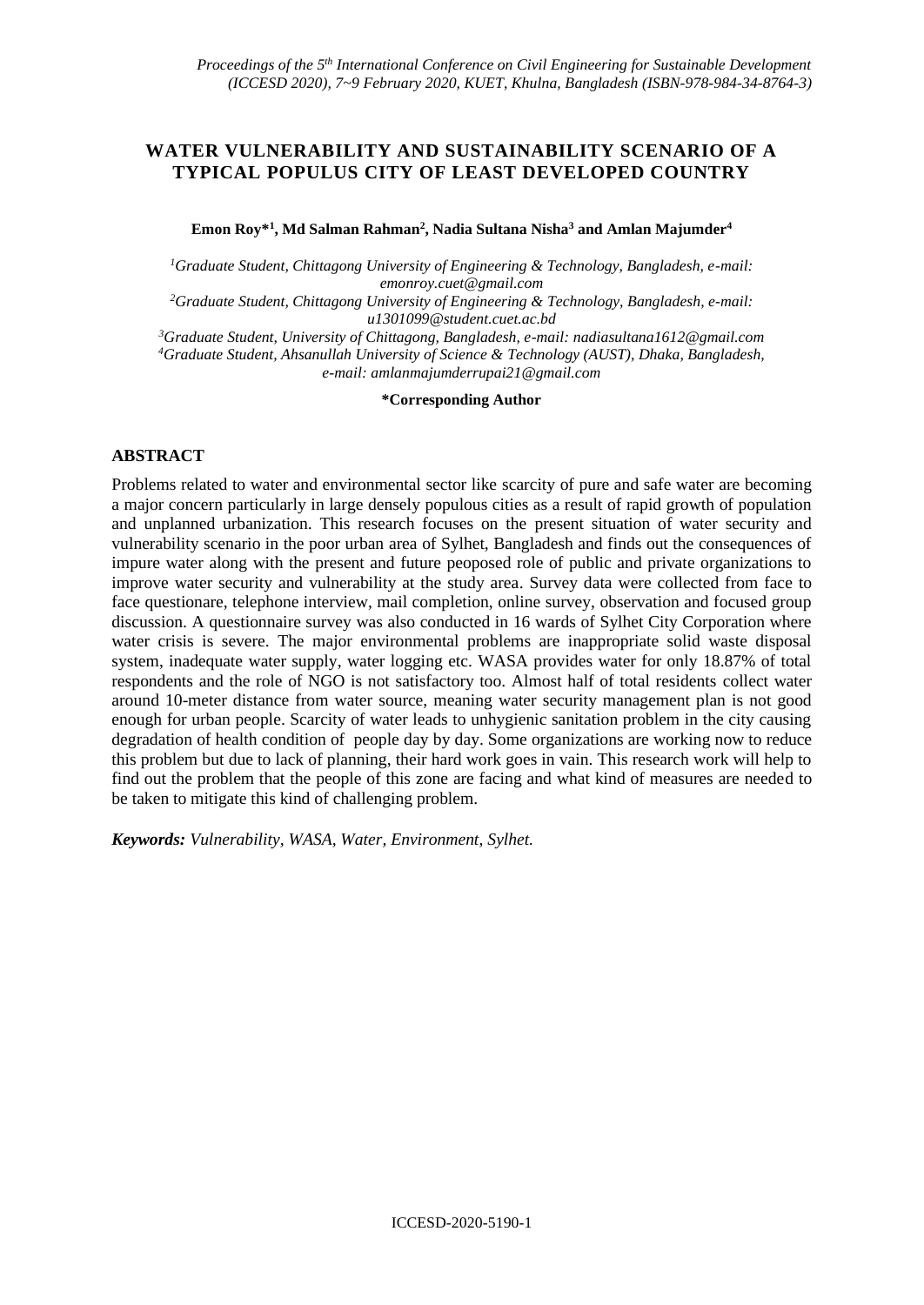# **1. INTRODUCTION**

Safe drinking water, good sanitation and hygiene are fundamental to people's health, survival, growth and development. Yet, roughly one-sixth of the world's population lacks access to safe water, and around two-fifths lack adequate sanitation (Alam, Nishat, & Siddiqui, 1999). According to a WHO report, around 780 million people globally do not have access to adequate water supply sources (Sakai, Kataoka, & Fukushi, 2013). Use of contaminated water has its health and financial cost. In terms of health cost, it is reported that 80% of all diseases in developing countries may be attributed to the use of contaminated water (Haydar, Nadeem, Hussain, & Rashid, 2016). Industrial waste discharges into the natural environment can deteriorate surface water (Nguyen & Westerhoff, 2019) which is also a major concern regarding urbanization. Access to drinking water which is a global objective of sustainable development is increasingly threatened by the pressure of uses on all resources (Lanmandjèkpogni, Codo & Hountondji, 2019).

Surface and near-surface drinking water in the coastal areas of the mega-deltas in Vietnam and Bangladesh-India are most vulnerable, putting more than 25 million people at risk of drinking 'saline' water (Haque, Vineins, Scheelbeek & Khan, 2016). The country being located on a geotectonically active sedimentary basin; it experiences subsidence almost all over the delta. Subsidence of land, however, not only affects the mean sea level, it might result in changes of water level as a relative measure over the surrounding lands and thus in the depth of inundation (Alam et al., 1999). In most city areas of Bangladesh, people suffer from scarcity of pure and safe water. The difficulties with drinking water collection in normal situations are mainly caused by the spatially varied availability of drinking water sources (Sarkar & Vogt, 2015). Especially in the urban poor area people are affected various waterborne diseases due to impure water. In the rural areas, it has been found that the groundwater extracted by hand tube wells is contaminated with arsenic in many places (Choudhury, Quadir & Ahmed, 1990).

This research work focuses on depicting the overall scenario of Sylhet urban areas where poor people are having trouble finding a safe and hygienic water source for them. Residents of Sylhet city are suffering from acute water crisis as the city corporation is supplying only 2.5 crore liters of water per day while the demand for water is 7.9 crore liters daily. Due to high population density and lack of adequate housing facilities, slums and squatters are increasing every year in Sylhet City. People who live in slums and such other places do not have access to safe drinking water and they are easy casualties to water-borne diseases (Alam et al., 2012). Slums are not homogeneous, and there many diverse vested interests that exist in slums. Slum upgrading is not simply about water or drainage or housing. It is about putting into motion the economic, social, institutional and community activities that are needed to turn around downward trends in an area. These activities should be undertaken cooperatively among all parties involved residents, community groups, businesses as well as local and national authorities if applicable.

# **2. METHODOLOGY**

Demographic description of the study area is discussed and then the overall data collection method is described in the methodology section. To understand present situation of water security in the poor urban area of Sylhet and to find out consequence of impure water, and also to know about the role of public and private organization to improve water security at the study area, the study area is surveyed through questionnaire method. After the field work, the primary data that were collected by the questionnaires, were analyzed and well arranged in lists and figures.

# **2.1 Study Area**

Sylhet is located in the north-eastern of Bangladesh at  $24^{\circ}32'0$ ? N,  $91^{\circ}52'0$  E, on the northern bank of the Surma River consisting of 27 wards and 210 mahallas. Sylhet experiences a hot, wet and humid tropical climate. The city is within the monsoon climate zone, with annual average highest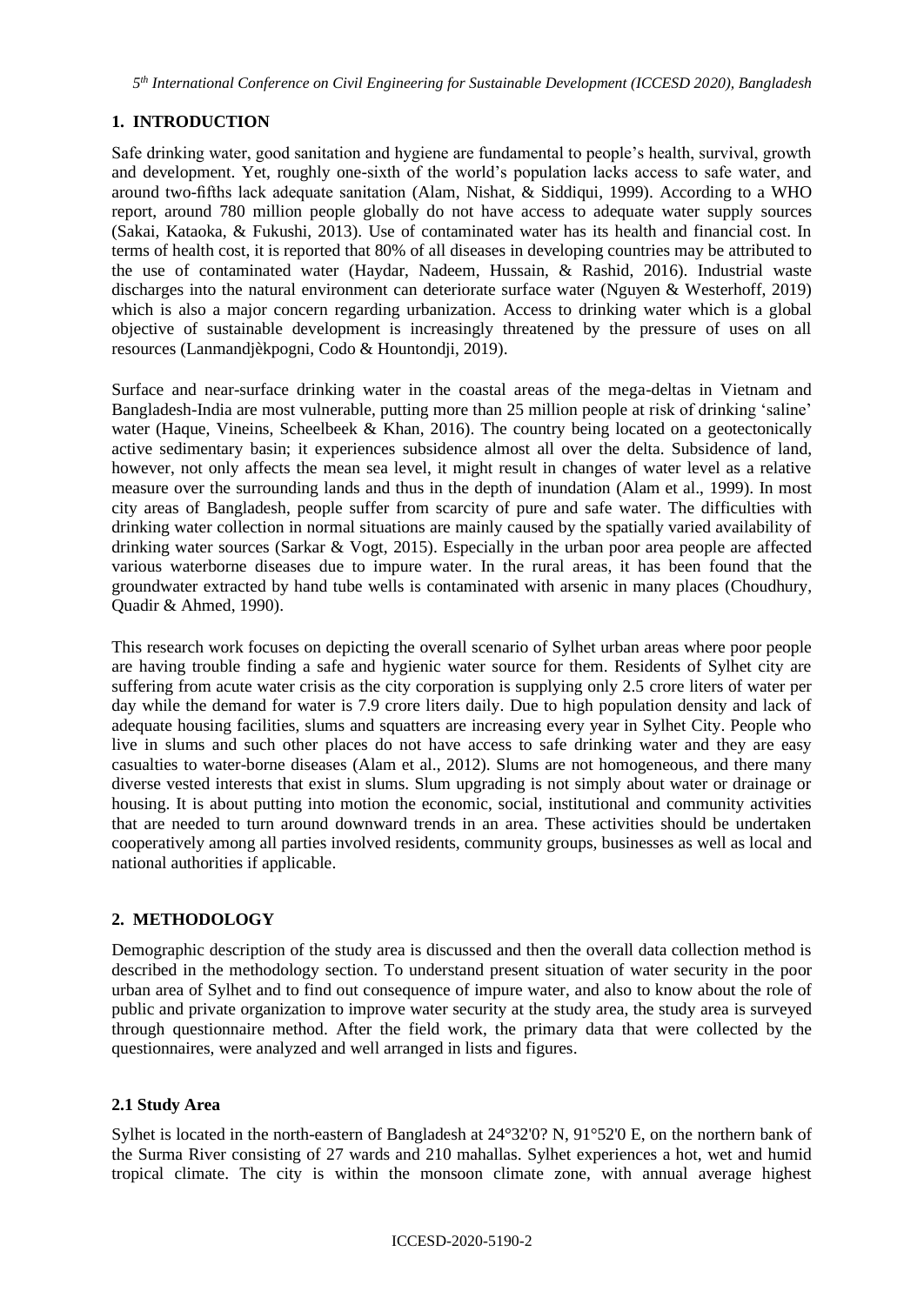temperatures of 23°c (Aug-Oct) and average lowest temperature of 7°c (Jan). Nearly 80% of the annual average rainfall of 3,334 mm occurs between May and September. A total of nine natural drainage channels (locally called chara) are responsible for draining storm water from city area to the Surma and Khushiara River (Rahman, Zafor & Rahman, 2013). The city corporation is supplying 22,500 Gallons of water where the demand is about 65000 Gallons. The major sources of water to the city is the tube wells and the Surma River. Tests of tube wells in Sylhet District by the Bangladesh University of Engineering & Technology in 1997 found that about 27.6% contained more arsenic than the acceptable limit set by Bangladesh of 50 micrograms per litre.

### **2.2 Data Collection Method**

The data collection phase of the survey process is absolutely vital and not only needs careful planning, but careful monitoring as well. Choosing a method of data collection depends on a number of quite complex factors. Such as amount of time, budget of money and the complexity or nature of the question. The collected data during the year of 2017 and 2018 through the survey method will be depicted in this paper.

### **2.2.1 Social data collection method**

There are different ways of collect data from field or other sources. Social data collection work is the primary survey work that is considered the study and various ways of social data collection methods are discussed below.

### *2.2.1.1 Face to Face Interviews*

In face to face data collection; a team of interviewers especially trained to collect data for surveying work are sent out to respondent's residence to conduct the questionnaire. This is preceded by an 'advance letter' sent out by the survey organization to inform the respondents that they have been selected for the survey, what the survey is about, why they have been selected and that an interviewer will be calling.

#### *2.2.1.2 Telephone Interviews*

In a telephone survey the interviewer sits in a call center and reads a structured questionnaire to the respondent keying in their answers to a computer screen. Computer Assisted Telephone Interviewing as this is known, allows the researchers to have more complex questions, although the questionnaire must be kept shorter on the telephone than in face to face encounters. In a telephone survey questions need to be short and are generally attitudinal or behavioral. This is because people are much less inclined to answer personal questions over the telephone when they have not met the interviewer. Response categories also need to be short as respondents will not be able to see show cards and are unlikely to remember a long list of responses read out to them.

#### **2.2.2 Mail Surveys**

Mail surveys or postal questionnaires which are filled in by respondents and then sent back to the researcher are relatively cheap method of surveying a large sample, especially if that sample is widely geographically dispersed Generally, a questionnaire is sent out with a covering letter and a stamped addressed envelope. Follow up postcards can be sent several times to boost the response rate**.** Selfcompletion questionnaires can also be given out to certain groups of people at key event.

#### **2.2.3 Observation**

Participant observation is the process of learning through exposure to or involvement in the day-today or routine activities of participants in the researcher setting. One is expected to become a part of and turn to the observer for information about how the group is operating. It helps the researcher to get the feel for how things are organized and prioritized, how people interrelate, and what are the cultural parameters.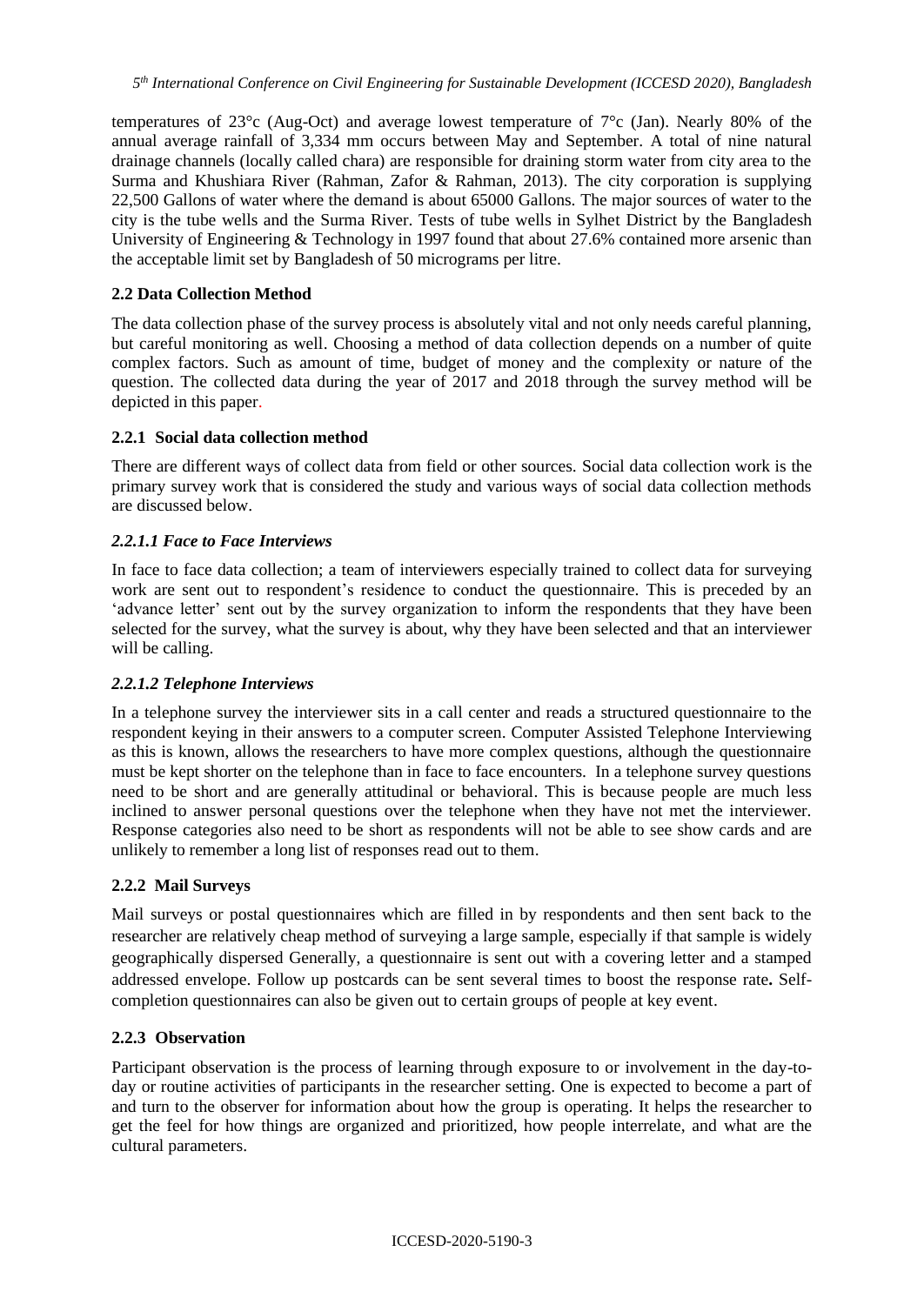# **2.2.4 Secondary Data**

Secondary data were collected through thorough analysis of previous research work along with proper scrutiny of NGO and Government organization report. All these facts helped to find out to visualize the actual water vulnerability scenario of the regarding area.

# **3. RESULTS AND DISCUSSIONS**

Socio-economic status of a slum area is mostly depended on education, income and occupation and this entire trio always influences on the nutritional health of slum dwellers. Water security is a prime issue connecting and ensuring the safety of this trio. Not only health but also lifestyle and livelihood status also been tracked by socio economic condition. Here all socio-economic condition is depicted over a marginalized urban slum area of Sylhet. The results obtained following the outlined methodology are organized into four sub-sections. Section 3.1& 3.2 are for demographic data analysis and water contamination scenarios; Section 3.3 explains role of Government and NGOs and Section 3.4 listed the role that can be played by civil society.

### **3.1 Demographic Survey**

The age of respondents is a major concern of the study as the authors had to rely mostly on the questionare survey and people of young to middle aged were targeted most beacuse they were mostly answering the questions than others. From figure 3.1 it is clear that people of age 18-48 are the main target of the study as they are the person who have idea of the whole area and have connections with almost every member of the locatlity along with the possibility of getting most response from them.



Figure 3.1: Age of the Respondents **Source:** Field survey 2017-18

Table 3.1 depicts is the acutal scenario of urbanization happening in Sylhet. Where we found 73% respondents whose actual birthplace is Dhaka but now they are living in the study area. Some of them moved afrter marriage, some of them moved to earn their livelihood. But the fact is they are making the city a much conjusted place which is one of the reasons why the authority is screwing up things.

|  |  | Table 3.1: Birthplace of Respondents |
|--|--|--------------------------------------|
|--|--|--------------------------------------|

| Area              | Svlhet | <b>Chittagong</b> | <b>Dhaka</b> | <b>Khulna</b> | Rajshahi | Rangpur | <b>Barisal</b> |
|-------------------|--------|-------------------|--------------|---------------|----------|---------|----------------|
| <b>Percentage</b> | 58     |                   |              |               |          |         |                |

Occupation of the respondents is clear from figure 3.2. Businessmen and the housewives were asked most questions as the housewives know best about the quality of water they serve to their family and the businessmen were willing to help as well as they were concerned about leading a healthy life. People of other occupation were not asked much as they might not get interested about the water quality due to lack of knowledge.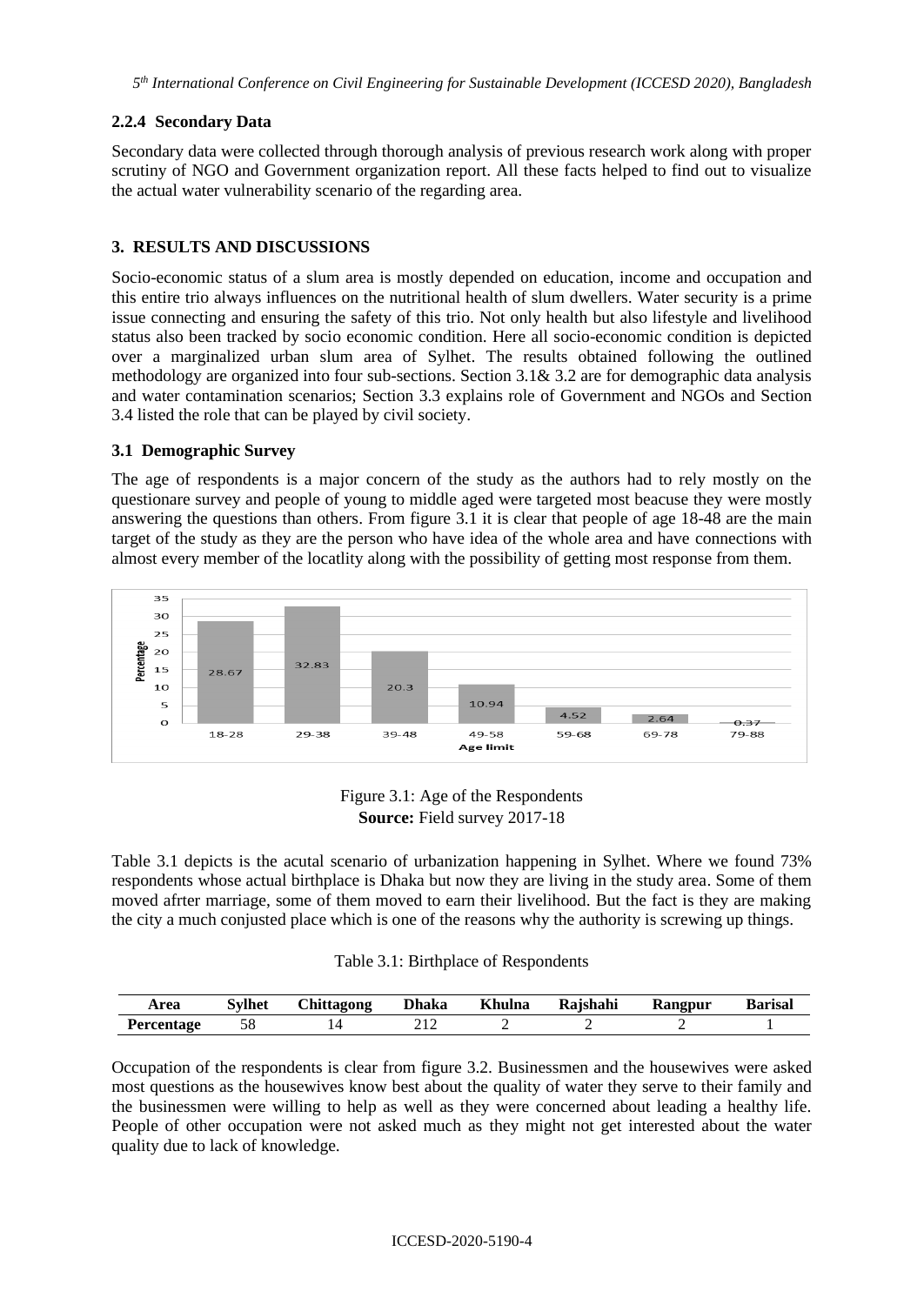

Figure 3.2: Occupation of the Respondents Source: Field survey 2017-18

Sanitation problem is also a major concern in our regarding study area. Only 17% of the respondents having a cemented house indicates that other 83% of the respondents are having a certain amout of trouble in terms of hygenic questions. People living other than cemented house is causing problems for other people as they are polluting the area which is harmfull for all in the end. This problem needs to taken care of as soon as possible other wise all the steps taken to provide adequate water supply will never be fruitful.



Figure 3.3: Type of Respondent's Houses Source: Field Survey 2017-18

Table 3.2 and Figure 3.4 represents the distance of water sources from respondent houses and daily amount of household water required. Almost 45% of people collecting water from 5-10 metre indicates that the supply system from the source isn't good enough to reach door to door which creates trouble for the users. On the other hand almost 35% of people having a water demand of 10-20 litre per day indicates that by taking adequate steps in the water supply field will clearly going solve the current problems that the residents are facing as providing supply of 10-20 litre water per day is not an enormous task which cannot be resolved by taking adequate steps. Government along with NGOs and with the help of civil society need to take necessary steps and their perspective steps will be discussed in the upcoming sections.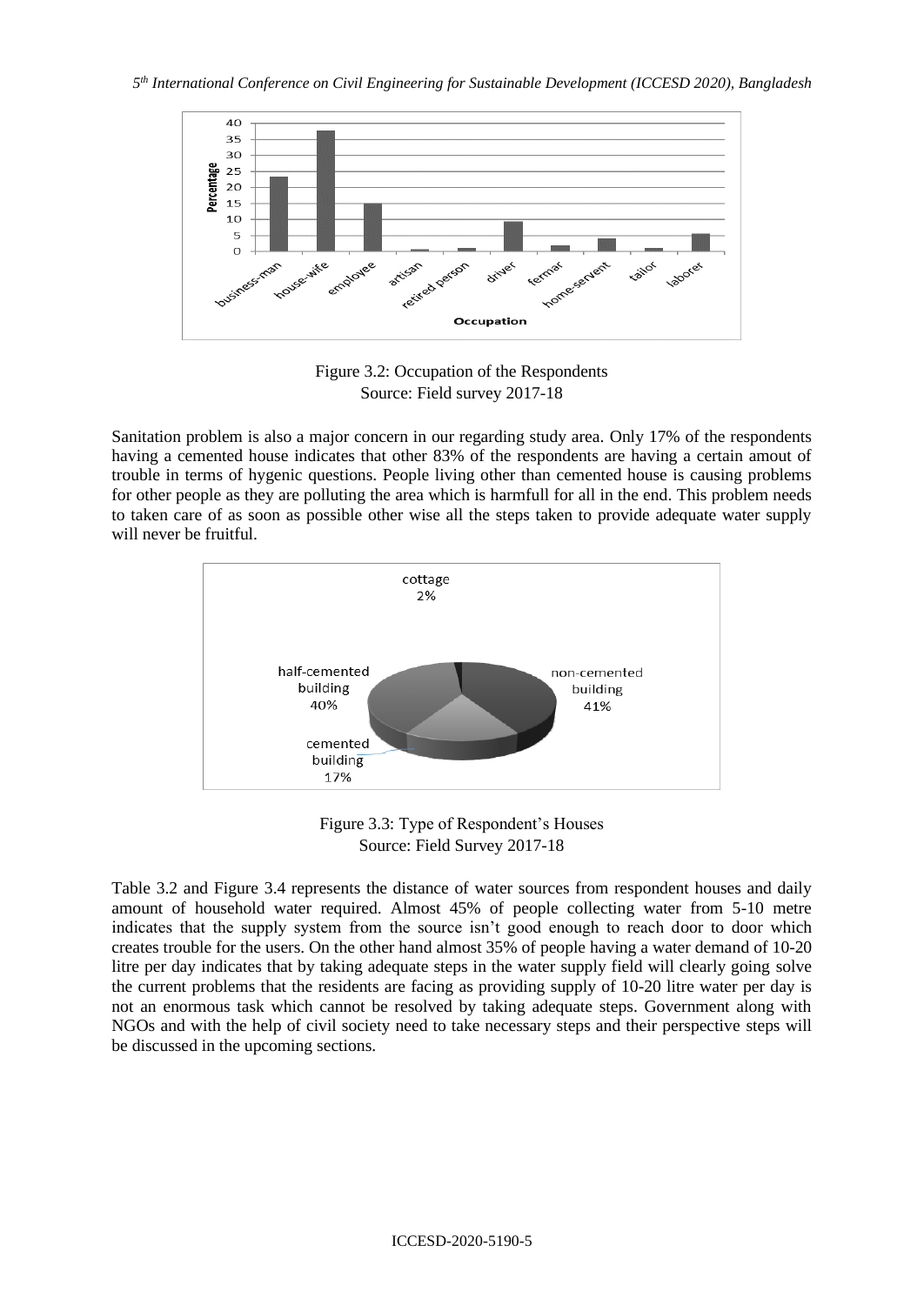| Distance(meter) | <b>Frequency</b> | Percentage $(\% )$ |
|-----------------|------------------|--------------------|
| $5 - 10$        | 120              | 45.28              |
| $11 - 15$       | 27               | 10.188             |
| $16-20$         | 22               | 8.3                |
| $21 - 25$       | 21               | 7.92               |
| $26 - 30$       | 17               | 6.42               |
| $31 - 35$       | 0                |                    |
| $36-40$         | 0                |                    |
| $41 - 45$       | 10               | 3.77               |
| $46 - 50$       | 48               | 18.11              |
| Total           | 265              | 100                |

Table 3.2: Distance of the water sources from respondent houses

Source: Field survey 2017-18



Figure 3.4: Daily amount of water required for cooking and house hold usage Source: Field survey 2017-18

#### **3.1 Water Contamination Scenario**

Household water security will be achieved when reliable and safe household water supply and proper sanitation will be ensured for all communities. It is an essential foundation to support sustainable economic development. Household water security index can be rendered with three sub-indices: access to piped water supply, access to improved sanitation and hygiene condition as indicated by age-standardized Disability Adjusted Life Years (DALY).

Figure 3.5 and table 3.3 shows the water contamination scenario clearly. From figure 3.5 it is clear that more than 50% repondents have no knowledge about their watrer quality which calls for a serious investigation on the water supply management system. And table 3.3 describes the the scenario of disceases regarding water pollution. People are suffering from many water brone diseases like dirraohea, dyscentry etc. 25.08% people affected by diarrohea clearly indicates that the supplied water quality is bad enough to cause problems to human health. Necessary steps should be taken to improve the water quality in the repective area.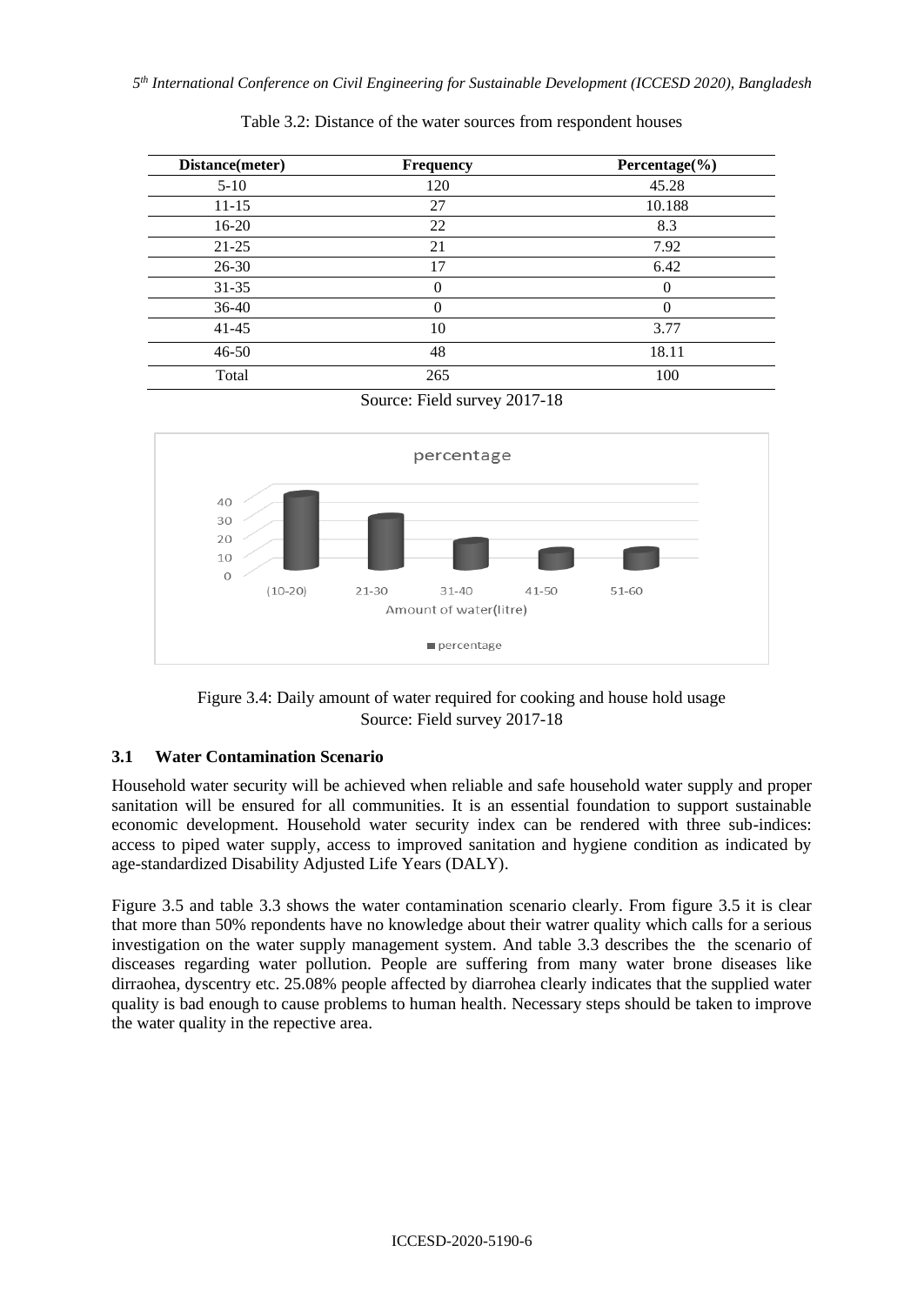



| Table 3.3: Problem due to water scarcity and water contamination |  |  |
|------------------------------------------------------------------|--|--|
|------------------------------------------------------------------|--|--|

| <b>Diseases type</b> | <b>Frequency</b> | Percentage $(\% )$ |
|----------------------|------------------|--------------------|
| Diarrhoea            | 66               | 25.08              |
| Cholera              | 11               | 4.1                |
| Jaundice             | 9                | 3.3                |
| Dysentery            | 28               | 10.64              |
| Skin diseases        | 19               | 7.22               |
| Arsenic poisoning    | 3                | 1.14               |
| Hair fall            | $\mathcal{L}$    | 0.76               |
| Typhoid              | 11               | 4.151              |
| No diseases          | 74               | 28.12              |
| No answer            | 42               | 15.54              |
| Total                | 265              | 100                |

Source: Field survey 2017-18

#### **3.2 Role of Government**

Slum dwellers are part of the urban populace, with the same democratic rights to environmental health and basic living conditions as all residents. These rights are often limited by a government's ability to realize them. Water scarcity is one of the greatest problem in the slum area that Government failure to ensure water security for the poor. Government should take proper steps to reduce this type of problem. 56% of the respondents had no comment on steps taken by the Goverenment; which actually indicates the drastic failure of the authority to provide the sufficient water supply to all its people. Some steps that can be taken by the Government are listed in table 3.4:

**Table 3.4:** Steps that can be taken by Government to Solve water related problems

| <b>Step</b>             | <b>Frequency</b>                                                            | Percentage $(\% )$ |
|-------------------------|-----------------------------------------------------------------------------|--------------------|
| Placement of tube well  |                                                                             | 26.32              |
| Providing water by WASA | 50                                                                          | 18.87              |
| No comment              | 145                                                                         | 54.72              |
| Total                   | 265                                                                         | 100                |
| $\sim$                  | $\blacksquare$<br>$\bullet \bullet \bullet \bullet \bullet \bullet \bullet$ |                    |

Source: Field Survey 2017-18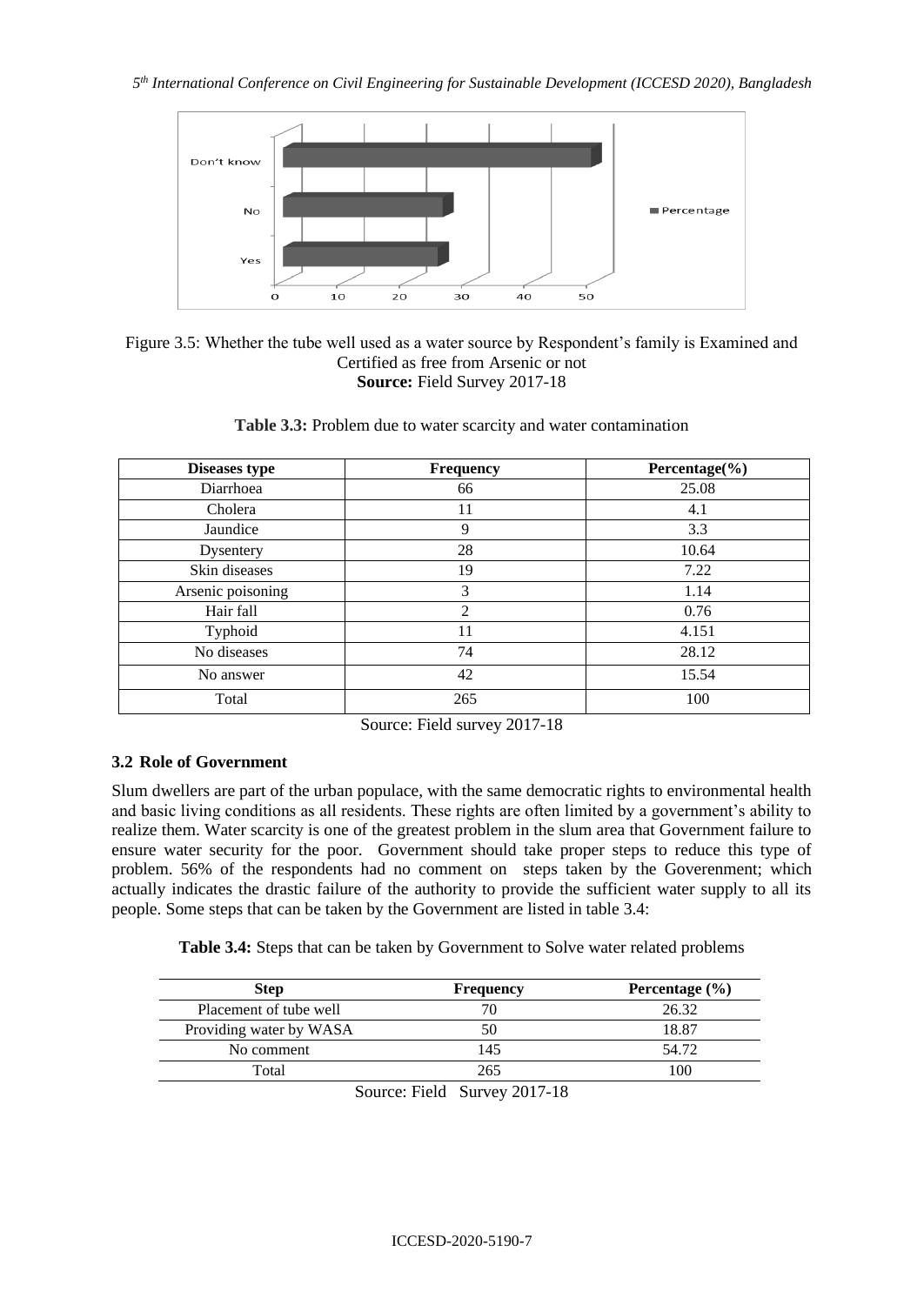# **3.3 Role of NGOs**

To develop water security, NGOs can help in many ways. NGOos should play a critical part in developing society, improving communities and promoting citizen participation. Local NGOs often have the knowledge and experience needed for practicing good governance. The following steps can be taken by the NGOs to make a sustainable future for the locality:

1. NGOs can help them with money to develop their economic condition.

- 2. Can help to set up tube well and other equipments required for safe drinking water.
- 3. NGOs can also create consciousness among poor people.
- 4. NGO can also contribute in government programs.

5. They can provide water purification tablet and train the illiterate people how contaminated water can be preapared for safe drining purpose.



Figure 3.7: Whether any NGO is currently working on water survey at survey area or not Source: Field survey 2017-18

#### **3.4 Role of Civil Society**

Civil society can take valuable steps for poor urban people to make the city more attracted. One important role the city alliance can play, is to help cities or countries share experiences with slum upgradation. Additionally, the city alliances have the ability to access governments and community organizations and can help them to perceive the importance of managing urban development as well as water security for the slum dwellers. The world is becoming increasingly urbanized, and managing urban development must involve identifying strategies to deal with the urban poor. Some noteworthy steps that can be taken by civil society are:

- 1. To make the poor people conscious about water security.
- 2. To help them develop their economic condition.
- 3. To play role with governmental policy.
- 4. To help slum dwellers understand importance of pure and hygienic water.
- 5. To supply water if there is no proper water source to use.

# **4. CONCLUSIONS**

This survey work is conducted on water security in urban poor area of Sylhet which indicates the unhealthy, unhygienic, impure, unsafe, contaminated and poisonous supply and source of water which affects the socio economic condition of the poor urban people . The research work will help the policy maker and government to take proper action for future strategy and planning. The demographic survey conducted in this study will help the authorities to get an overall idea on which necessary educational and infrastructural steps can be taken. The water vulnerability study shall help the Government as well as people to be conscious about water security and enjoy their life. It is high time the authority needs to take actions to reduce rural –urban migration. Government should encourage NGOs and other private organizations to play role regarding this matter. Local NGOs can help in various ways such as supplying pure water and giving knowledge on negative impact of unhygienic